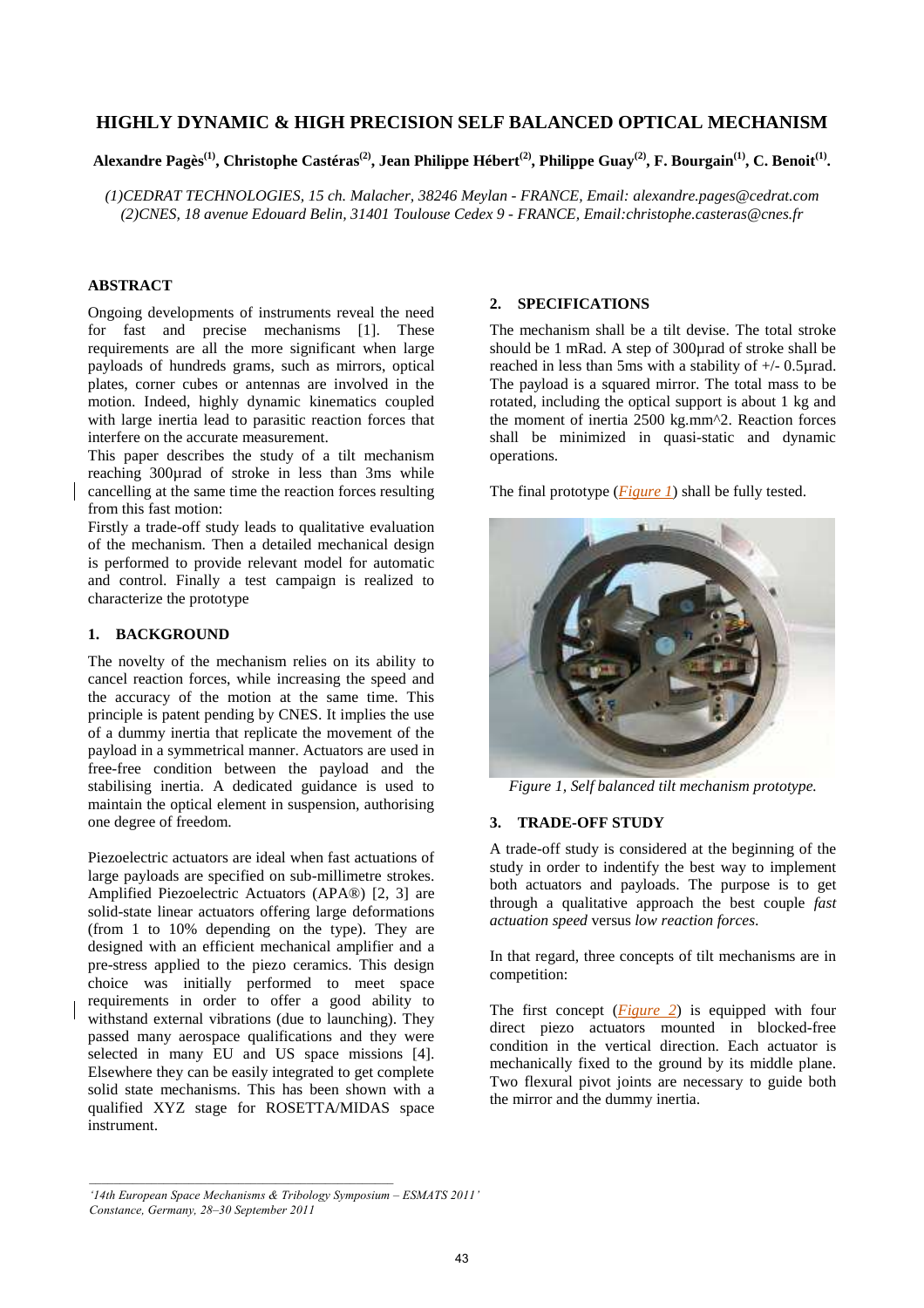

*Figure 2, Tilt concept number 1: front view (left) side view (right).*

Although this concept 1 shows a clear high bandwidth with no parasitic coupled mode, its ability to cancel the reaction forces remains deeply sensitive to imbalance.

The second concept (*Figure 3*) is also equipped with four direct piezo actuators mounted in free-free condition in the vertical direction. Each actuator is in suspension. Eight flexural blades are necessary to guide both the mirror and the dummy inertia.



*Figure 3, Tilt concept number 2: front view (left) side view (right).*

Whereas concept 1 remains sensitive with imbalance, this concept 2 shows a great ability not to transfer reaction force to the ground. However the kinematic shows a lack of efficiency that minimise the bandwidth of the concept.

Finally the third concept (*Figure 4*) is equipped with four amplified piezo actuators mounted in free-free condition in the horizontal direction. Each actuator is in suspension. Eight flexural blades are necessary to guide both the mirror and the dummy inertia.



*Figure 4, Tilt concept number 3: isometric view (left) top view (right).*

The use of actuators in the horizontal direction allows to get an efficient transmission of the dynamic forces.

It becomes possible because APAs® are self amplified and compact. Since concept 3 also minimises the reaction force of imbalance, its topology is chosen for the detailed design.

#### **4. DESCRIPTION**

The tilting motion is generated by actuators placed between the payload and the stabilizing inertia. These actuators are mounted in Free-Free condition in order to increase the speed of the motion and to balance the reaction forces resulting from inertial loads. The overall moving elements are suspended to the frame by a flexural guidance. Thanks to the use of compact Amplified Piezo Actuators (APA®), the payload and the reaction inertia can be self-crossed. Furthermore, the mechanism (*Figure 5*) is equipped with sensors in order to provide a smart motion when coupled with a real-time controller.



*Figure 5, CAD view of the tilt mechanism.* 

# **5. PERFORMANCES**

The detailed design starts with the calculation of the reaction forces in static operation (*Figure 6*) by Finite Element Method. Special care has been taken in the symmetrisation of the design, leading to static reaction force cancellation. In this regard the mechanism is axisymmetrical and the fixing ears (*Figure 5*) are located in the middle plane of the frame.



*Figure 6, Static reaction forces computation.*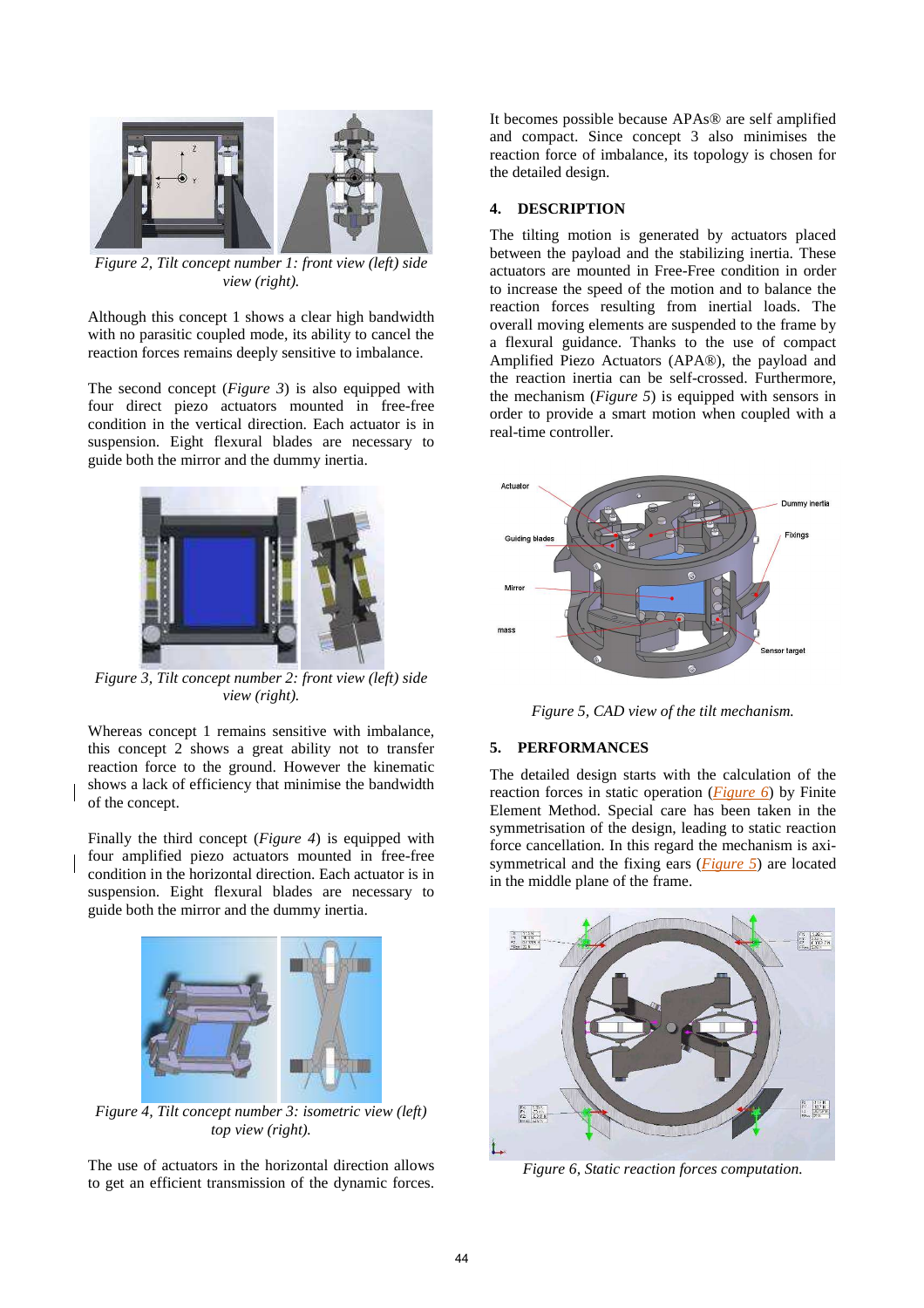Therefore, unless each piezo actuator supplies 800 N of force to the payload, the static reaction force to the ground is estimated at 3mN.

The modal analysis is then performed to obtain the vibration modes of the tilt mechanism. The first mode of vibration occurs at 244Hz. The actuation mode, symmetrical rotation of the payload and of the dummy mass, occurs at 1070Hz (*Figure 7*). This frequency value directly impacts on the speed of the motion. Elsewhere, the deformed shape of this mode also gives the modal displacement of both the optic and the stabilizing inertia. At this stage of the Finite Element Method, it is useful to check and get an equal contribution of the modal inertia.



*Figure 7, Opposition-phase rotation mode deformed shape.* 

This modal analysis is then used to draw the harmonic response of the mirror displacement when sweeping the input order at full excitation along a large bandwidth  $(1Hz - 4000Hz)$ .

The response (*Figure 8*) is similar to a second order low pass filter.



*Figure 8, Harmonic angular response to sine excitation.* 

The bandwidth is drawn using a perfect mechanical balancing. It shows a clean modal background with no parasitic mode before and after the mechanical Eigen frequency. This ideal situation becomes downgraded when disequilibrium is created in the model. Indeed three kinds of imbalance may destabilize the dynamic model:

- Inertial imbalance between the payload and the dummy inertia (6% and 0.6%).
- Stiffness imbalance between the respective guidance (2.4% and 0.3%).
- Misalignment of both centres of gravity (0.1 mm).

A sensitivity study is then performed to analyze the influence of these sources of imbalance on the dynamic behaviour. The result is shown on *Figure 9*. Actually the harmonic response (*Figure 8*) remains modified by the additional coupling of a parasitic mode at 374Hz.



*Figure 9, coupling the parasitic mode with imbalance.* 

The coupling of this parasitic mode is sensitive to inertia (green and dark blue curve) and stiffness (Orange and light blue curve) imbalances. The misalignment of the centres of gravity (red curve) shows no sensitive influence.

The 374Hz parasitic mode appears to be the in-phase rotation mode between the mirror and the dummy inertia.



*Figure 10, In-phase rotation mode; deformed shape.* 

#### **6. DRIVE AND CONTROL**

The four actuators of the mechanism respond to a single input order. Each actuator has its sensitivity calibrated in order to have similar displacement to single input orders. The hysteretic behaviour dispersion between actuators is assumed to be minimal when the piezo ceramics are selected from a similar batch of production. One single sensor and controller are used to control the motion in closed loop



*Figure 11, Drive and control strategy.*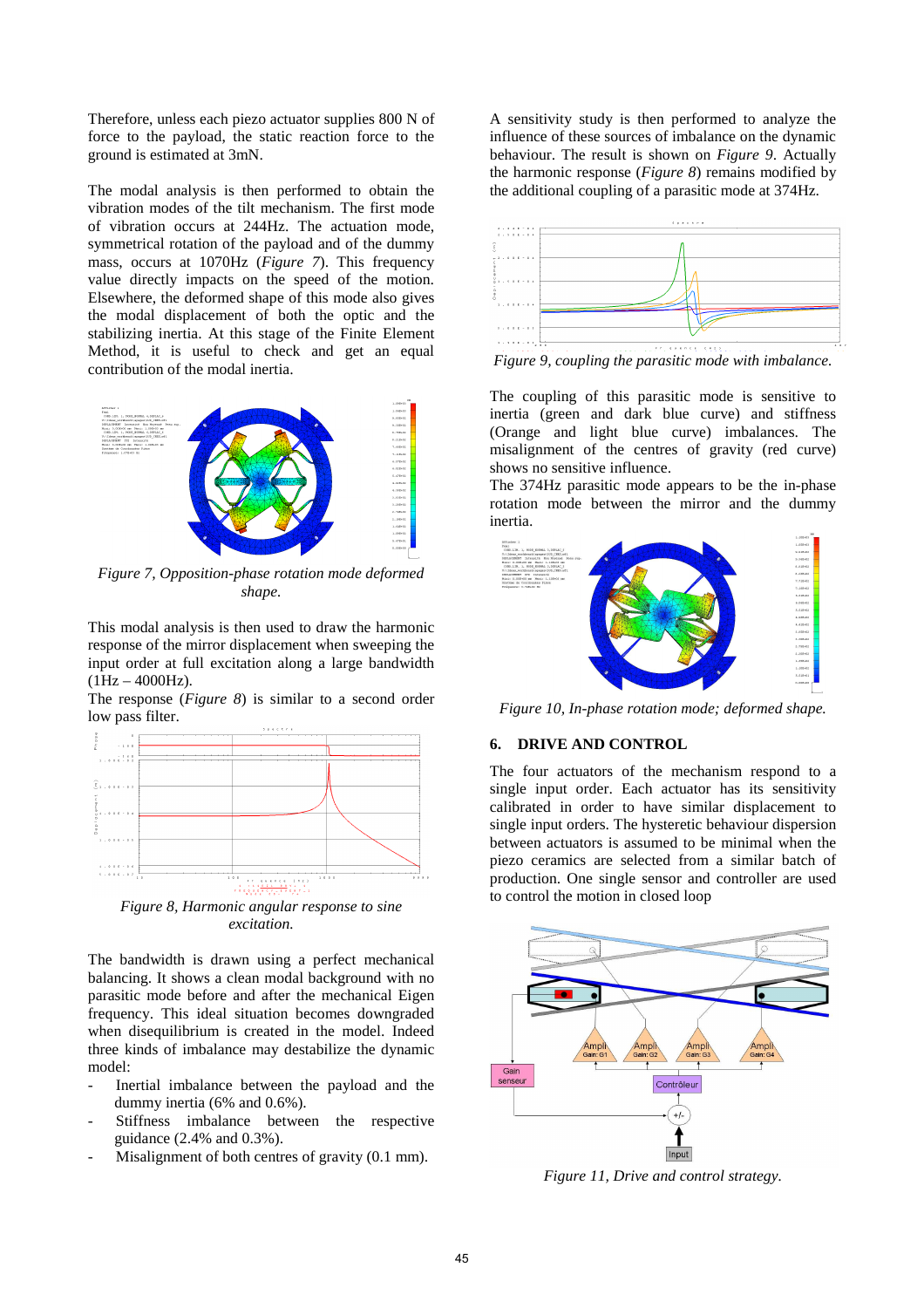Thanks to the mechanical analysis, an electromechanical model (*Figure 12*) is built to analyse the behaviour of the control loop by including the driver and sensor behaviours. This modelling phase allows the optimization of the regulator to achieve the best performances in closed loop when following a step-function command.



*Figure 12, electromechanical model of the mechanism.* 

The feedback control loop is based on a robust Proportional Integral Derivate regulator. A specific stabilizing filter is used to control the mechanical system (*Figure 13*). A stabilizing filter is placed behind the PID regulator to reduce phase shift and gain at high frequency.



*Figure 13, Control architecture.* 

In piezoelectric applications, it is recommended to use a sampling frequency at least 30 times the crossover frequency of the continuous design to preserve the behaviour of the continuous system at a reasonable degree. The sampling rate of the entire loop is chosen to be close to 20µs. The quantization of the analogue signal is  $2^{-16}$  in order to be compatible with the high resolution of the mechanism.

The modal analysis is done in open and closed loop to analyze the impact of the parasites modes. Indeed these modes can destabilize the loop. To reduce these impacts a solution is to place stop band filters on specific resonant modes to reduce their impacts in closed loop.

Both balanced and imbalanced model are analysed.

A balanced model allows to reach 300µRad in 2.6ms while remaining stable at less than 0.5 µrad. In this condition the gain and phase margins are 20db and 79 degree respectively.

The use of pre-shaper input order allows a smooth acceleration that increases the gain and phase margin while decreasing the response time down to 2.8ms.

An imbalanced model is computed (*Figure 14*).



*imbalance.* 

As predicted, a parasitic mode appears at 374Hz in the bandwidth. Although this mode decreases the stability, the controller keeps enough margins to get a sufficient stability. Two possible performances can be achieved: One the one hand, a response time of 3.7ms can be achieved with a stability of 0.5µRad. On the other hand a 5ms response time can be reached with a stability of 0.2µRad.

From the electric point of view, the mechanism is driven with a dedicated rack including:

1. The driver provides +/-0.5Amps output current and 170V voltage to drive the four APAs® in parallel during the step response

2. A position sensor based on the strain gauges technology able to provide fine accuracy  $(+/-0.50\%$  of the full scale) and a fine resolution

3. A controller built on the new real time UC75 (*Figure 15*) including a real time target able to improve the performances of the control techniques of the actuators. This solution is chosen with regards to the high sampling rates needed to control the first modes of the tilt device.

The UC75 includes a National Instrument Core based on Compact RIO@NI and the power of the Labview@NI Libraries to control any system with fast ticks with deterministic time up to 100kSample/s simultaneously on 4 channels.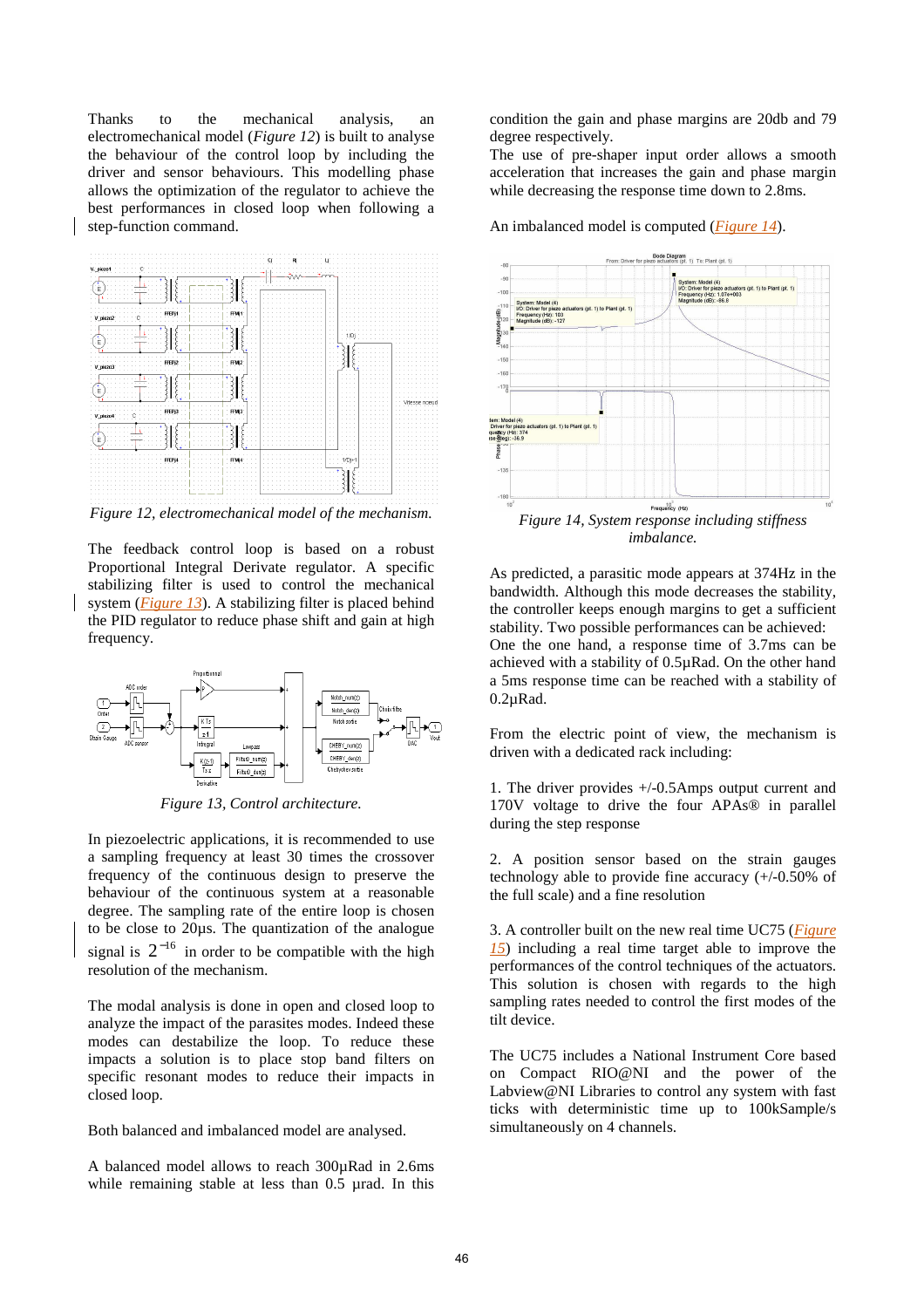

*Figure 15: Combination of a FPGA real time target and a graphic structure to control the tilt mechanism.* 

The CompactRIO is powered by reconfigurable I/O (RIO) FPGA technology. The following Human Machine Interface is used to control and to monitor each parameter of the loop (*Figure 16*)



*Figure 16: Human machine interface of the controller.* 

## **7. MOUNTING, CALIBRATION AND TESTING**

#### **7.1. Mounting procedure**

The mounting procedure is of interest since the integration bias shall be minimised. Thanks to its symmetrical configuration, the mechanical mechanism can be opened in a flexural manner to integrate the piezo ceramic. A dedicated mounting bench equipped with hydraulic jack (*Figure 17*) is built to apply the opening force on the tilt device. A 1000N force is necessary to get a 15MPa preload on each piezo ceramic. When achieving the jack force, the mechanism self closes in a symmetrical manner.



*Figure 17, Mounting bench (left), mounting simulation (right).* 

This procedure, similar to scissor opening, allows to get a self-aligned mechanism with preloaded actuators.

#### **7.2. Calibration and balancing**

The balancing procedure is performed in three steps. First of all, the mechanism is placed into a dedicated test bench (*Figure 18*) in order to characterize the six degrees of freedom of both the mirror and the stabilizing inertia. The parasitic rotations are measured by the bench equipped with eddy current sensors.



*Figure 18, Test bench.* 

The calibration of each actuator is performed in adjusting the gain of their respective drive amplifier (*Figure 11*). The result is an equal displacement of each actuator, leading to symmetrical motions between the optical element and the dummy inertia. During this step of calibration the proximity sensors need to be decoupled from the mechanism to avoid parasitic reaction forces. The measurement is realized by suspending the sensors in a "sky hook" configuration by means of elastomeric elements (*Figure 19*).



*Figure 19, Test bench schematic.* 

The second step of the balancing procedure aims at placing the centre of gravity of both the payload and the dummy inertia into the centre of rotation. This procedure requires a micro vibration table which characterizes the reaction forces. The balancing is achieved by the addition of masses.

Finally both the optic and the stabilizing inertia are balanced in dynamic operation. Masses are added in order to compensate stiffness and / or inertia disequilibrium.